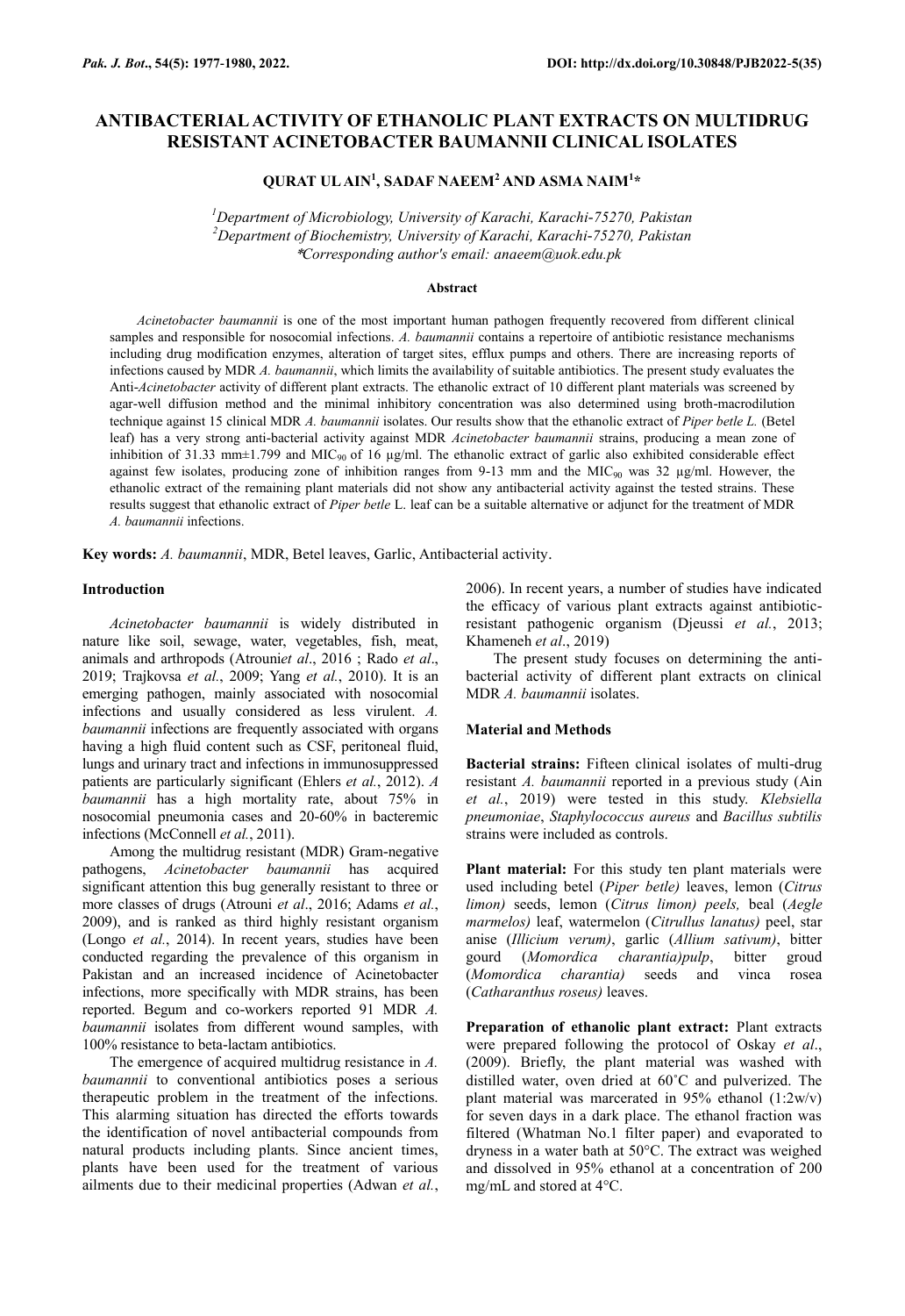**Screening for antimicrobial activity:** Antibacterial activity of plant extract was screened by agar well diffusion method according to Balouiri *et al.*, (2016). Bacterial suspension was adjusted to McFarland standard No.  $0.5$   $(1x10<sup>8</sup>CFU/mL)$  and a bacterial lawn was prepared on Mueller-Hinton agar (MHA) plates using sterile cotton swab. Wells were punched out with the help of sterile metal borer of 8 mm diameter. Twenty microliter (20 µl) of each plant extract was added in the respective well and 95% ethanol was used as control. The plates were incubated at 37˚C for 24 hours and zone of inhibition was measured in "mm". All the experiments were performed in triplicates and results were recorded by calculating the average.

**Minimum inhibitory concentration (MIC) of plant extracts:** Following the guidelines of Anon., (2012), MIC values of plant extracts were determined by macro-broth dilution method and compared with that of colistin. We prepared concentrations of the extract ranging from 64 to 0.25 µg/ml by serial dilutions in Mueller Hinton broth medium. Colistin concentration ranges from 16-0.625 µg/ml used for positive control.





Fig. 1. Antibacterial activity of Betel leaf extract against *A. baumannii* strain AQB131 by agar well diffusion method.

|                                                                                                                                                                            |                |                | Table 1. Screening for antimicrobial activity of ethanolic plant extracts by agar well diffusion method against A. baumannii and other clinical isolates. |           |                          |            | Test strains zone of inhibition (mm) |                             |                 |                |          |                             |              |          |                 |                 | Clinical isolates |             |
|----------------------------------------------------------------------------------------------------------------------------------------------------------------------------|----------------|----------------|-----------------------------------------------------------------------------------------------------------------------------------------------------------|-----------|--------------------------|------------|--------------------------------------|-----------------------------|-----------------|----------------|----------|-----------------------------|--------------|----------|-----------------|-----------------|-------------------|-------------|
| Plant extract                                                                                                                                                              | <b>AQB</b>     | <b>AQB</b>     |                                                                                                                                                           | AQB       | <b>AQB</b>               | <b>AQB</b> | AQB                                  | AQB                         | <b>AQB</b>      | <b>AQB</b>     | AQB      | AQB                         | AQB          | AQB      | AQB             |                 |                   |             |
|                                                                                                                                                                            | $\overline{a}$ | 88             | AQB124                                                                                                                                                    | 125       | <b>26</b>                | 127        | 128                                  | 131                         | 133             | 134            | 136      | 137                         | 138          | 139      | $\frac{140}{2}$ | $\mathbf{B}$    | $\mathbf{S}$      | $_{\rm BS}$ |
| Betel leaf                                                                                                                                                                 | 28             | 35             | $\overline{\mathrm{30}}$                                                                                                                                  | ಸ         | $\overline{\mathcal{E}}$ | 32         | $\Im$                                | $\mathcal{L}^{\mathcal{G}}$ | $\Im$           | 51             | 29       | $\mathcal{L}^{\mathcal{G}}$ | 32           | 33       | 51              | 25              | ಸ                 |             |
| Lemon seed                                                                                                                                                                 |                |                |                                                                                                                                                           | ᡋ         | $\Sigma$                 | $\Sigma$   | <b>NZ</b>                            | $\Sigma$                    | $\overline{10}$ | Q              | $\Sigma$ | $\Sigma$                    | $\Sigma$     | $\Sigma$ | S               | ロ               | $\Sigma$          | $\Sigma$    |
| Beal leaf                                                                                                                                                                  | $\Sigma$       | $\Sigma$       | $\Sigma$                                                                                                                                                  | $\Sigma$  | $\Sigma$                 | <b>NZ</b>  | $\Sigma$                             | $\Sigma$                    | S               | $\Sigma$       | $\Sigma$ | S                           | $\Sigma$     | $\Sigma$ | S               | $\Sigma$        | S                 | $\Sigma$    |
| Water melon peel                                                                                                                                                           | ᡡ              | ᡡ              |                                                                                                                                                           | ᡋ         | $\Sigma$                 | $\Sigma$   | $\Sigma$                             | S                           | $\overline{10}$ | $\Omega$       | $\Sigma$ | $\Sigma$                    | $\Sigma$     | $\Sigma$ | $\Sigma$        | $\Sigma$        | $\Sigma$          | <b>Z</b>    |
| Lemon peel                                                                                                                                                                 | ∞              | ∞              |                                                                                                                                                           | ∞         | Σ                        | $\Sigma$   | $\Sigma$                             | $\Sigma$                    | $\circ$         | $\mathcal{O}$  | $\Sigma$ | $\Sigma$                    | $\Sigma$     | $\Sigma$ | S               | $\overline{10}$ | $\sigma$          | $\Sigma$    |
| Star anise                                                                                                                                                                 | <b>NZ</b>      | $\Sigma$       | Σ                                                                                                                                                         | <b>NZ</b> | $\Sigma$                 | $\Sigma$   | $\Sigma$                             | $\Sigma$                    | $\Sigma$        | $\Sigma$       | $\Sigma$ | $\Sigma$                    | $\Sigma$     | $\Sigma$ | $\Sigma$        | ٥               | $\Sigma$          | $\Sigma$    |
| Garlic                                                                                                                                                                     | $\overline{a}$ | $\overline{c}$ | Q                                                                                                                                                         | $\Sigma$  | $\Sigma$                 | $\Sigma$   | $\Sigma$                             | $\Sigma$                    | $\frac{3}{2}$   | $\overline{c}$ | $\Sigma$ | $\Sigma$                    | $\Sigma$     | $\Sigma$ | S               | $\supseteq$     | $\sigma$          | $\Sigma$    |
| Bitter gourd pulp                                                                                                                                                          | $\Sigma$       | $\Sigma$       | $\Sigma$                                                                                                                                                  | $\Sigma$  | $\Sigma$                 | $\Sigma$   | $\Sigma$                             | $\Sigma$                    | ≘               | ᡡ              | $\Sigma$ | $\Sigma$                    | $\Sigma$     | $\Sigma$ | S               | ≘               | 급                 | $\equiv$    |
| Bitter gourd seed                                                                                                                                                          | $\Sigma$       | Σ              | $\Sigma$                                                                                                                                                  | $\Sigma$  | $\Sigma$                 | Σ          | $\Sigma$                             | $\Sigma$                    | ≘               | ഗ              | $\Sigma$ | $\Sigma$                    | $\Sigma$     | $\Sigma$ | ₿               |                 | $\overline{10}$   | $\Omega$    |
| Vinca rosealeaf                                                                                                                                                            | $\Sigma$       | $\Sigma$       | $\Sigma$                                                                                                                                                  | $\Sigma$  | $\Sigma$                 | $\Sigma$   | $\Sigma$                             | $\Sigma$                    | ഗ               | ഗ              | $\Sigma$ | $\Sigma$                    | $\Sigma$     | $\Sigma$ | $\Sigma$        | $\Sigma$        | ž                 | ž           |
| Control (Ethanol)                                                                                                                                                          | 5              |                |                                                                                                                                                           |           |                          | 9          | ${}^{\infty}$                        | ٥                           | ${}^{\circ}$    | ∞              | 7        | Γ                           | ${}^{\circ}$ | ٥        | Γ               | ${}^{\circ}$    | ${}^{\circ}$      | $^{\circ}$  |
| Clinical isolates: $KP = Klebsiella$ pneumoniae: $SA = Staphylococcus$ aureus: $BS = Bacillus$ subtilis<br>NZ= no zone of inhibition: $AQB = A$ . <i>baumannii</i> strains |                |                |                                                                                                                                                           |           |                          |            |                                      |                             |                 |                |          |                             |              |          |                 |                 |                   |             |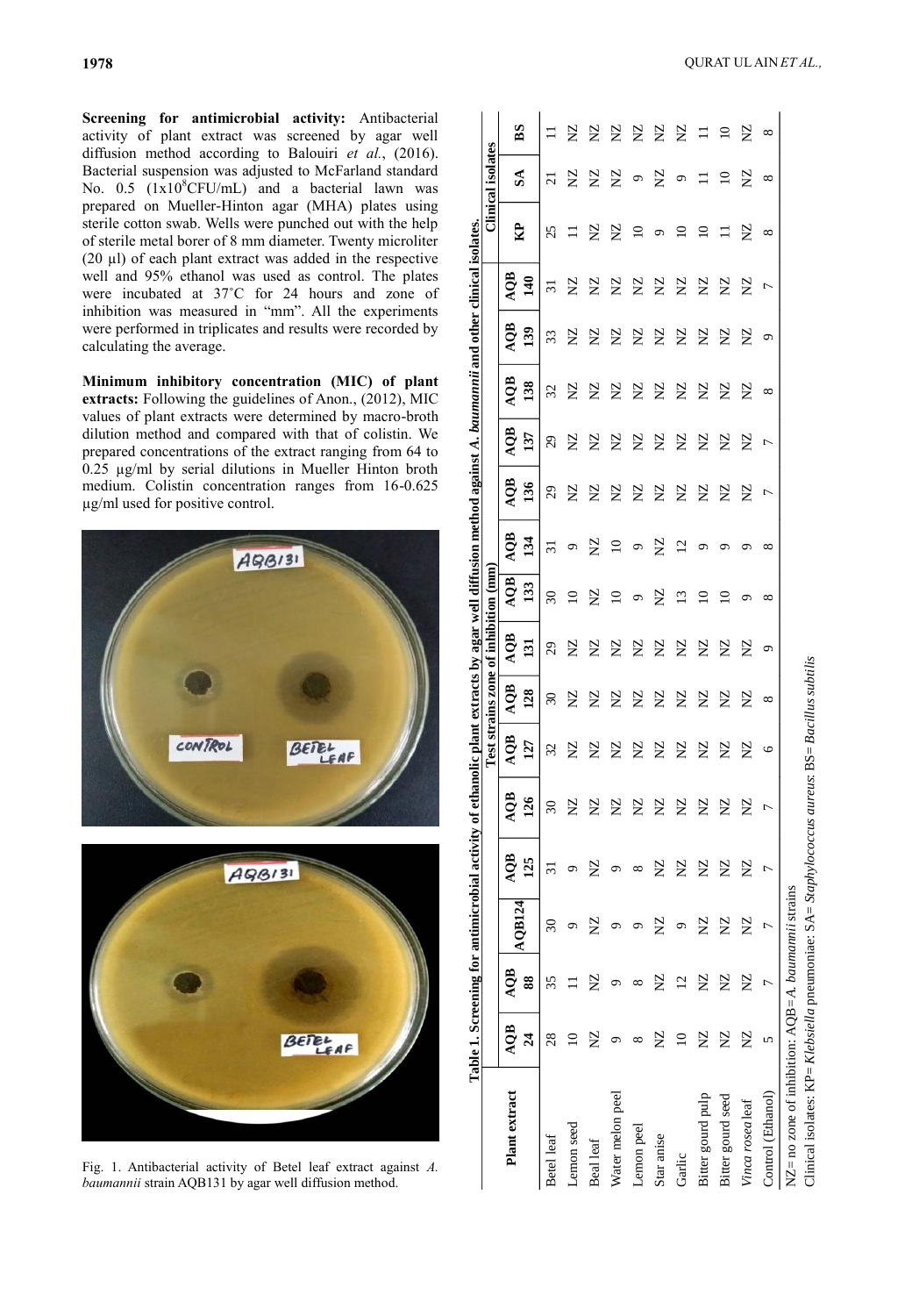## **Results**

In this study, 10 different plant materials were evaluated for their antimicrobial activity against 15 clinical isolates of MDR *A. baumannii* using the agar well diffusion method. The plants tested include: betel leaves, lemon peel, lemon seeds, beal leaf, watermelon peel, star anise, garlic, bitter gourd pulp, bitter gourd seeds and vinca rosea leaves. We observed that betel leaf ethanolic extract showed promising effect on *A. baumannii* isolates (Fig. 1). The maximum zone of inhibition was 35 mm against AQB88 followed by 31 mm against AQB125 and AQB140. The average zone of inhibition was 31.33 mm±1.799. Other plant extracts like water melon peel, lemon seeds, garlic, bitter gourd, bitter gourd seeds and vinca rosea leaf showed weak activity against only a few strains (Table 1).

MIC was determined by broth macro-dilution method. Colistin was used as positive control. The  $MIC<sub>50</sub>$ and MIC<sub>90</sub> of betel leaf was 16  $\mu$ g/ml and the MIC<sub>50</sub> and MIC<sup>90</sup> of garlic (*Allium sativum*) extract was >64 µg/ml and 32 µg/ml respectively while all other plant extracts showed MIC value >64 µg/ml (Table 2).

#### **Discussion**

The foundation of traditional herbal medicine across the world is based on the curative herbs and medicinal food plants (Taukoorah *et al.*, 2016). The emergence of MDR and PDR has directed the efforts of the scientific community towards the use of plants as potential source of antimicrobial agents. We observed high rate of antibiotic resistance in clinical isolates of *A. baumannii* which prompted us to search some natural compounds as alternative to antibiotics. For this purpose we examined ten plant materials for their antibacterial activity and found that betel leaf extract was most effective against all the tested isolates of MDR  $\Lambda$ . *baumannii* with MIC<sub>90</sub> of 16 μg/ml, followed by the garlic extract with MIC<sub>90</sub> of 32 μg/ml. We also included a colistin resistant strain AQB24 in this study and betel leaf extract showed strong activity against this isolate as well while a moderate activity of garlic extract was also noted (Table 1). These results indicate that betel leaf has strong antibacterial activity against MDR *A. baumannii* whereas, other plant extracts i.e., lemon peel, lemon seeds, watermelon peel and bitter gourd exhibited a weak activity. While beal leaf and star anise extracts

failed to show any effect on the tested organism. In order to determine the spectrum of antibacterial activity of these plant extracts, Gram negative K. pneumoniae, Gram positive non-sporing S. aureus and Gram positive sporing B. subtilis were also included. These isolates were obtained from the Department of Microbiology strain collection. Betel leaf ethanol extract showed antibacterial activity against other pathogenic bacteria i.e., *K. pneumoniae* and *S. aureus* however the activity was weak against *B. subtilis* which could be attributed to the spore forming nature of this organism.

Betel leaves have been used for the treatment of different diseases in traditional medicine for a long time (Ali *et al.*, 2010). They are rich in a number of phytochemicals including sterols and hydroxychavicol, which possess antimicrobial activity (Ali *et al.*, 2010; Chakraborty & Shah, 2011). Hoque and co-workers (2011) have reported significant antibacterial activity of ethanol extract of betel leaves against food borne pathogens i.e., a zone of inhibition of 14.67±1.15 mm against *E. coli* and 14.67±0.57 mm against *S. aureus* and MIC value in the range of 0.625-0.75 mg/ml. Similar results were also reported by Datta *et al.*, (2011) who tested activity of betel leaf against clinical bacterial isolates.

Garlic has also been used since ancient times for the treatment of different infections around the world. Louis Pasteur was the first to recognize the antibacterial activity of garlic (Whitemore, 2000). The active ingredient of garlic is Allicin which is believed to have a variety of potential target sites to control the bacteria (Cutler and Wilson, 2004). Khashan (2014) have reported anti-bacterial effect of ethanolic extract of garlic against *Staphylococcus aureus*, and demonstrated that the sensitivity of the *S. aureus* gradually increased with the increasing concentrations of the extract. In another study by Shah *et al.*, (2016), significant antibacterial activity of aqueous garlic extract against betalactamase producing *A. baumannii* with MIC in the range of 2.5-10 mg/ml was demonstrated.

A number of studies have been conducted to explore the therapeutic potential of Betel leaves and Garlic but to the best of our knowledge, this is the first report of antibacterial activity of ethanolic extract of betel leaves and garlic on *A. baumannii*. Further detailed studies to understand the mechanism of action and to identify the chemical components responsible for antibacterial activity of *Piper betle* L. are required.

| Table 2. Minimum inhibitory concentration of <i>Acinetobacter baumannii</i> against various plants extract $(N=15)$ . |  |
|-----------------------------------------------------------------------------------------------------------------------|--|
|-----------------------------------------------------------------------------------------------------------------------|--|

|                      | Range        | <b>MIC</b>   | <b>MIC50</b> | MIC90        |
|----------------------|--------------|--------------|--------------|--------------|
| <b>Plant extract</b> | $(\mu g/ml)$ | $(\mu g/ml)$ | $(\mu g/ml)$ | $(\mu g/ml)$ |
| Betel leaf           | 64-0.25      | 16           | 16           | 16           |
| Lemon seed           | $64 - 0.25$  | >64          | >64          | >64          |
| Beal leaf            | 64-0.25      | >64          | >64          | >64          |
| Water melon peel     | $64 - 0.25$  | >64          | >64          | >64          |
| Lemon peel           | 64-0.25      | >64          | >64          | >64          |
| Star anise           | 64-0.25      | >64          | >64          | >64          |
| Garlic               | $64 - 0.25$  | >64          | >64          | >32          |
| Bitter groud         | $64 - 0.25$  | >64          | >64          | >64          |
| Bitter groud seed    | $64 - 0.25$  | >64          | >64          | >64          |
| Vinca rosea leaf     | $64 - 0.25$  | >64          | >64          | >64          |
| Colistin             | 16-0.625     | 2            | 2            | 2            |